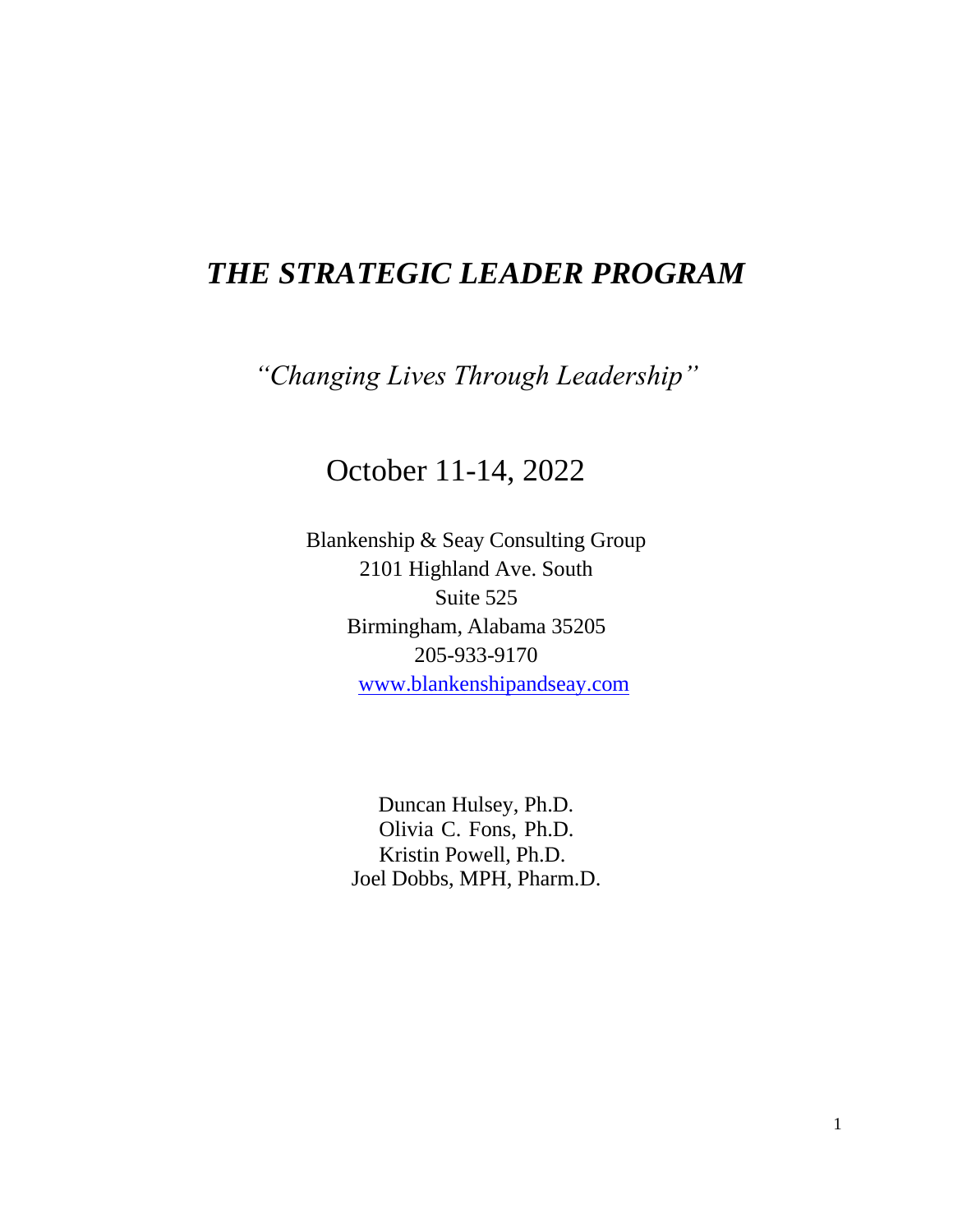## **PROGRAM AGENDA**

| Pre-Seminar                    | 360 Degree Assessment launched<br>Personality Surveys and Biographical Sheet                                                                                                                                                      |
|--------------------------------|-----------------------------------------------------------------------------------------------------------------------------------------------------------------------------------------------------------------------------------|
| <b>Tuesday, October 11th</b>   |                                                                                                                                                                                                                                   |
| $8:00$ a.m. $-10:00$ a.m.      | <b>Understanding Yourself as a Leader</b><br><b>Emotional Intelligence</b><br>Personality Assessments results                                                                                                                     |
| 10:00 a.m. $- 12:00$ p.m.      | <b>Group Coaching Meeting</b><br>Introductions<br>Discussion of Leadership Goals and Challenges<br>360° Survey and Assessment Results Discussion                                                                                  |
| $12:00$ a.m. $-1:00$ p.m.      | Lunch                                                                                                                                                                                                                             |
| 1:00 p.m. $-$ 5:00 p.m.        | <b>Leading Others</b><br>Mentoring, feedback and coaching skills<br>Growing and Retaining the Next Generation of Leaders                                                                                                          |
| 5:00 p.m. $-7:00$ p.m.         | <b>Group Dinner</b>                                                                                                                                                                                                               |
| <b>Wednesday, October 12th</b> |                                                                                                                                                                                                                                   |
| $8:00$ a.m. $-10:30$ a.m.      | <b>Taking your Career to the Next Level</b>                                                                                                                                                                                       |
| 10:30 a.m. $-11:30$ a.m.       | Influence, Persuasion and the Power of the "WHY"<br><b>Negotiation Exercise</b>                                                                                                                                                   |
| $12:00$ p.m. $-1:00$ p.m.      | Lunch                                                                                                                                                                                                                             |
| $1:00$ p.m. $-4:00$ p.m.       | <b>Strategic Time Management - Planning and Organization</b><br><b>Identifying Time Wasters</b><br><b>Tactical versus Strategic Activities</b><br><b>Delegation</b> - Presentation and Quiz<br>Planning and Organizing Discussion |